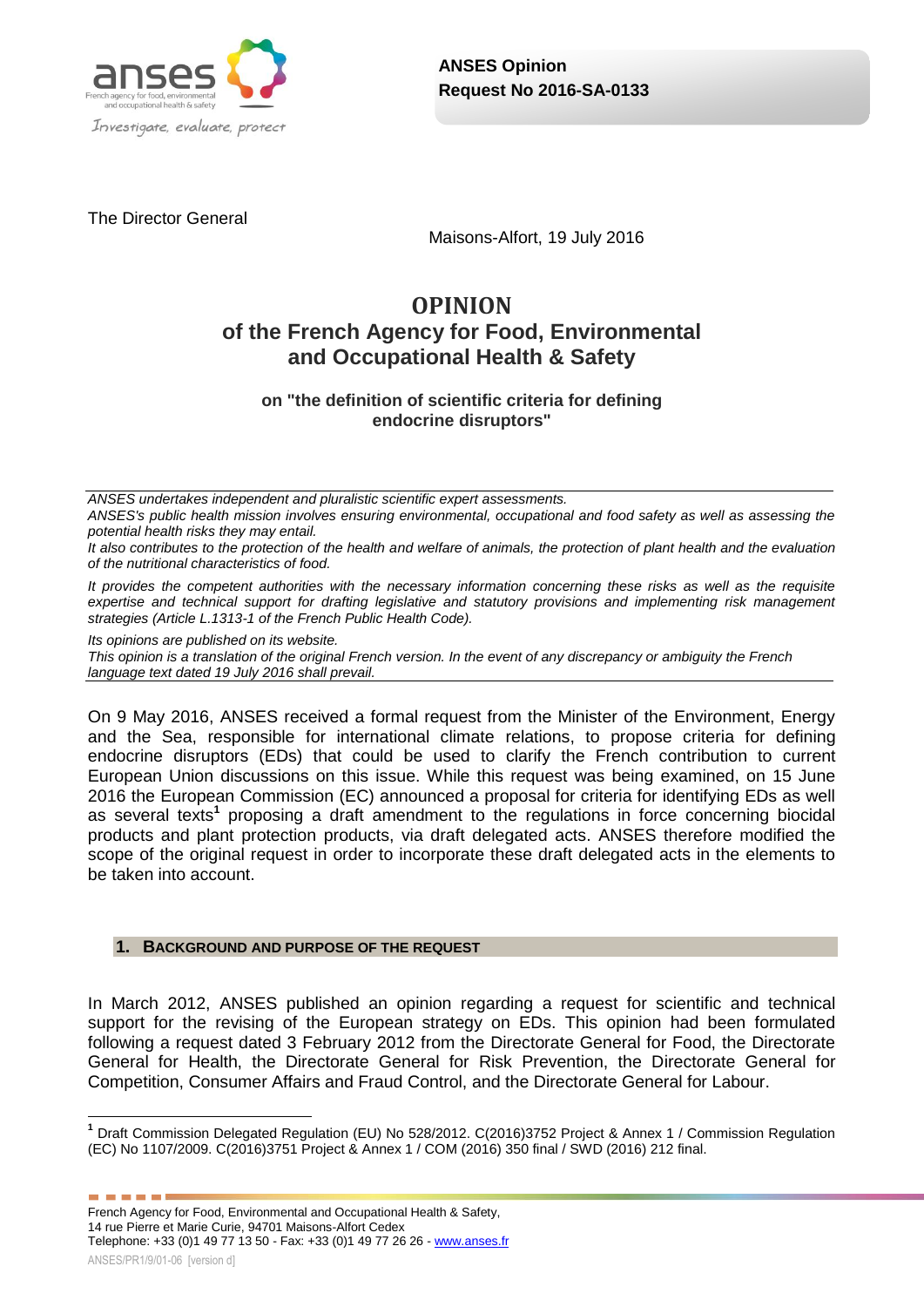Since 2012, various reports<sup>2</sup>, position statements<sup>3</sup> and scientific publications<sup>4</sup> have added to the scientific, political and societal debate at EU level and among the Member States on the criteria for defining EDs.

A proposal by the European Commission (EC) was announced on 15 June 2016 concerning the definition of criteria for identifying EDs as well as several texts proposing a draft amendment to the regulations in force concerning biocidal products and plant protection products, via draft delegated acts.

In this context, the Minister of the Environment, Energy and the Sea, responsible for international climate relations, asked the Agency to participate in the EU discussions taking place on this subject. ANSES therefore decided to revise its opinion of 2012 in light of the evidence published since then, in particular the draft proposed by the EC.

The documents examined in the context of this request were therefore:

- The 2014 roadmap<sup>5</sup>, which proposed four possible options for criteria for identifying EDs and three options relating to approaches to regulatory decision-making.
- The Communication by the EC and the draft delegated acts made public on 15 June 2016<sup>6</sup>.

### **2. ORGANISATION OF THE EXPERT APPRAISAL**

The expert appraisal was carried out in accordance with French standard NF X 50-110 "Quality in Expert Appraisals – General requirements of Competence for Expert Appraisals (May 2003)".

The response to this request was coordinated by the Risk Assessment Department and monitored by the Regulated Products Assessment Department. In view of the time constraints and the multiplicity of ANSES expert appraisal bodies concerned by this issue, it was decided to set up an Emergency Collective Expert Assessment Group (GECU) to deal with this request. This GECU met from 6 June 2016 to 4 July 2016.

**2** These include:

**3** These include:

 $<sup>5</sup>$  EC Roadmap.</sup>

. . . . .

EFSA, Scientific Opinion on the hazard assessment of endrocrine disruptors: scientific criteria for identification of endocrine disruptors and appropriateness of existing test methods for assessing effects mediated by these substances on human health and the environment. EFSA Journal, 2013, 11(3): 3132

JRC scientific and policy reports: Key scientific issues relevant to the identification and characterization of endocrine disrupting substances. Report of the Endocrine Disrupters Expert Advisory Group, Sharon Munn and Marina Goumenou, 2013

Dietrich DR *et al*., Chem Biol Interact. 2013 Sep 5;205(1):A1-5. Scientifically unfounded precaution drives European Commission's recommendations on EDC regulation, while defying common sense, well-established science and risk assessment principles.

BfR workshop: Scientific principles for the determination of endocrine disrupting properties of chemicals – a consensus statement

**<sup>4</sup>** These include: Slama R et al., Environ Health Perspect; Scientific Issues Relevant to Setting Regulatory Criteria to Identify Endocrine Disrupting Substances in the European Union

[http://ec.europa.eu/smart-regulation/impact/planned\\_ia/docs/2014\\_env\\_009\\_endocrine\\_disruptors\\_en.pdf](http://ec.europa.eu/smart-regulation/impact/planned_ia/docs/2014_env_009_endocrine_disruptors_en.pdf)

**<sup>6</sup>** Executive summary of the impact assessment. SWD(2016) 212 final.

Communication from the Commission to the European Parliament and the Council. COM(2016) 350 final Draft Commission Delegated Regulation (EU) No 528/2012. C(2016)3752 project & Annex 1 Commission Regulation (EU) No 1107/2009. C(2016)3751 project & Annex 1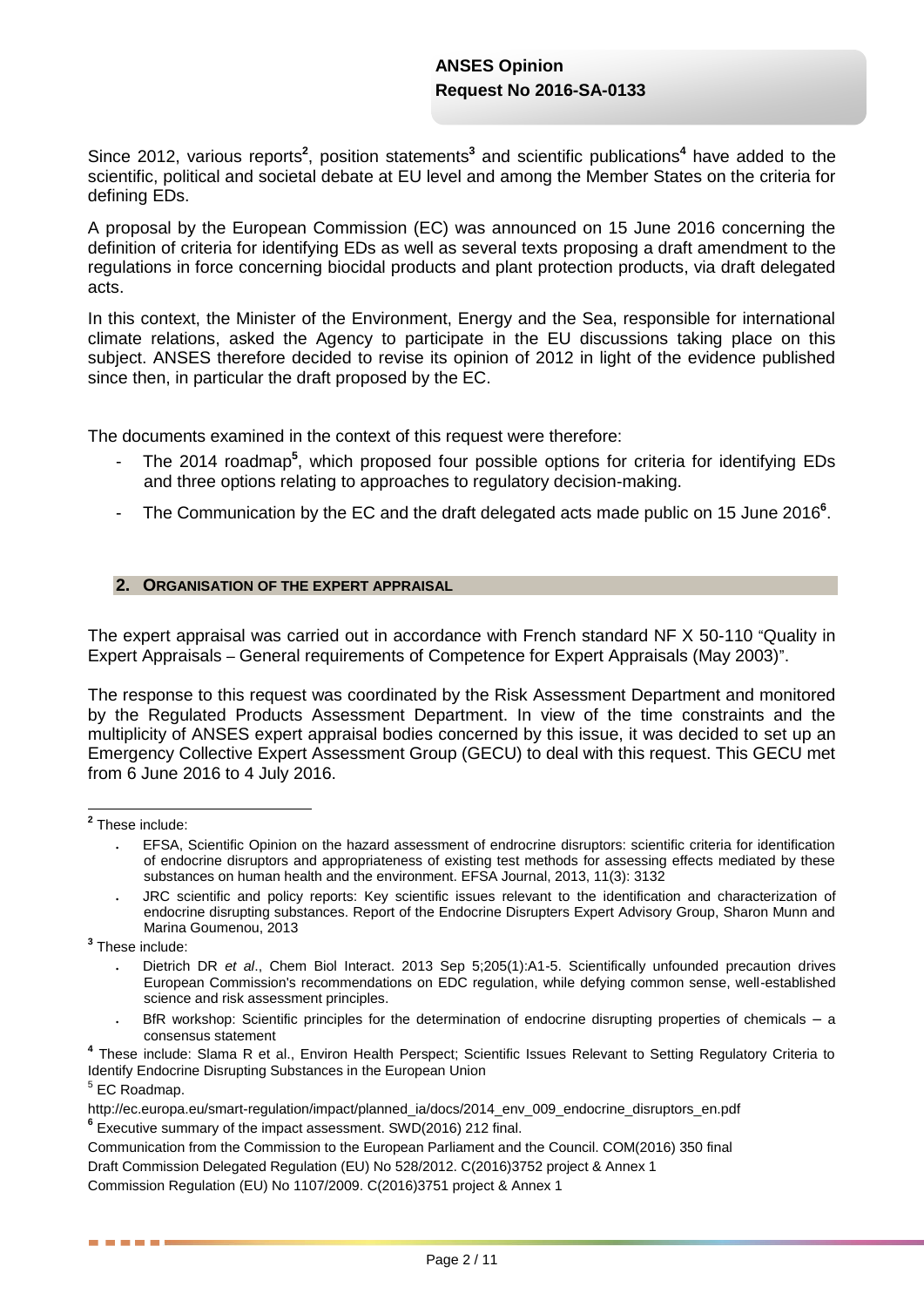The Expert Committees (CESs) on "Plant protection products: chemical substances and preparations" (CES PPP), "Chemicals covered by the REACh and CLP Regulations" (CES REACh), "Characterisation of substance hazards and toxicity reference values" (CES Substances) and "Biocidal substances and products" (CES Biocides), and the Working Group on "Endocrine disruptors" (WG EDs) were all involved in the discussions.

### **3. ANALYSIS AND CONCLUSIONS OF THE GECU**

The experts welcomed the publication on 15 June 2016 of the proposal by the European Commission (EC) for criteria for identifying endocrine disruptors (EDs). This proposal is based on the WHO/IPCS definition, taking into account the effects on humans and non-target organisms in the environment, which is essential for a comprehensive assessment of the effects of EDs. However, the experts expressed regret at the absence of a single, harmonised text on categorisation criteria applicable to all chemical substances, irrespective of their uses.

The experts noted that the proposal does not retain Option 1 as defined by the EC in the roadmap on EDs submitted for public consultation in 2014, which did not rely on any definition of EDs and maintained the interim criteria proposed by the regulations in force applicable to biocidal products and plant protection products. Option 4 was also excluded; the proposal thus rejects the principle of "potency". These two points are in phase with ANSES's previous opinions.

The current choice of the EC, corresponding in part only to Option 2, results in only "known" EDs and not "presumed" EDs being identified. The experts expressed regret at this choice. Option 3 differentiates the concepts of "known" EDs, "suspected" EDs and "endocrine active substances". This option would make it possible, for the identification of EDs, to take more fully into account the modes of action and data from *in vitro* approaches.

# **3.1. Analysis of the EC's proposed definition and criteria**

# **3.1.1. Definition of EDs**

 $\overline{a}$ 

. . . .

The EC is proposing an identification of EDs based on a single category. However, as it reiterated in its roadmap, the WHO/IPCS definition of 2002<sup>7</sup>, on which there is consensus, has two parts. Indeed, the WHO/IPCS defines an ED as:

"*An exogenous substance or mixture that alters function(s) of the endocrine system and consequently causes adverse health effects in an intact organism, or its progeny, or (sub)populations*",

"*A potential endocrine disruptor is an exogenous substance or mixture that possesses properties*  that might be expected to lead to endocrine disruption in an intact organism, or its progeny, or *(sub)populations*".

This second paragraph included in the WHO/IPCS definition defines a "suspected" ED (potential endocrine disruptor). The experts stress the importance of not separating these two components and retaining the identification of EDs in several categories.

Retaining the concept of a "presumed" ED (as proposed in Option 2 of the 2014 roadmap) is essential for more effectively taking uncertainties and the development of knowledge into account.

**<sup>7</sup>** Global assessment of the State of the Science of Endocrine Disruptors WHO/IPCS/EDC, 2002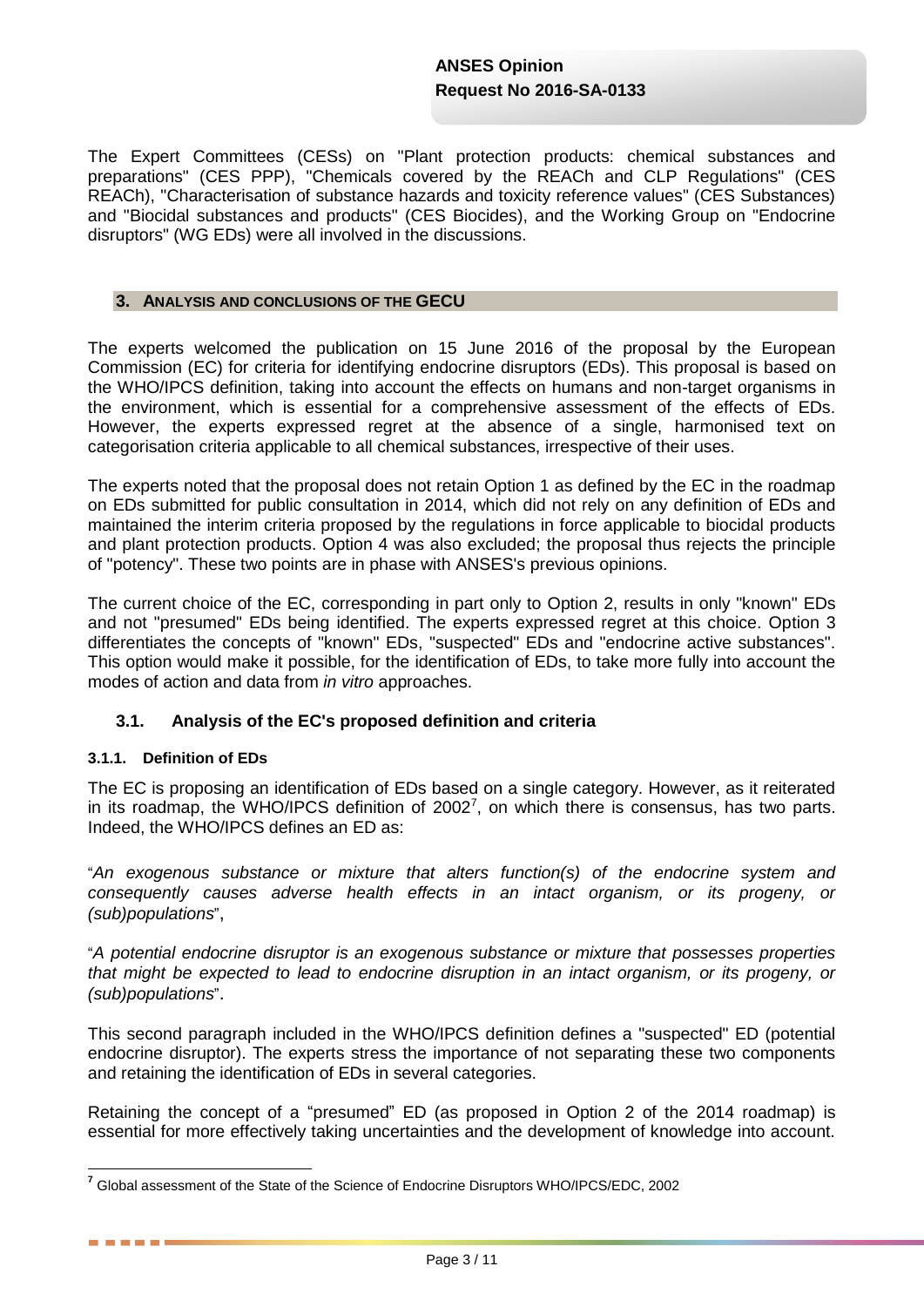In addition, breaking down this definition into three categories (as proposed in Option 3 of the roadmap) would enable a more flexible application of the regulations. Differentiated levels of management could thus be introduced depending on the uses and exposed populations. For example, a ban on "known" EDs, "presumed" EDs and "suspected" EDs could be considered in the regulations governing toys. In the case of the regulations applicable to plant protection products, only "known" and "presumed" EDs would be prohibited, and "suspected" EDs would be subject to management based on the risks.

### **3.1.2. The proposed criteria rejected by the GECU**

### *3.1.2.1. EC proposal of 15 June 2016:*

Concerning the criteria for identification, the rigorous application of only one part of the WHO/IPCS 2002 definition without taking "suspected" EDs into account leads to a very strict regulatory identification: a very high level of evidence is expected to define a substance as an ED and no uncertainty is permitted. The experts regret the lack of graduation in the level of evidence for demonstrating that a substance is an ED: often, the state of available knowledge is insufficient to be able to reach a firm and final conclusion at a given moment in spite of the body of presumptive evidence. The experts emphasise that the levels of evidence do not rely on the same types of studies<sup>8</sup>, according to whether the focus is on the concept of adverse effect or the ED mode of action.

The EC proposes classifying an ED substance on the basis of the weight of scientific evidence by granting a very high credit to regulatory studies based on recognised international guidelines, to the detriment of non-standardised studies. It is therefore likely that only a few substances could be identified as ED by the strict application of these criteria, while models or experimental protocols that are not based on guidelines, used in good quality studies, could help identify ED substances and potentially ED substances.

In addition, despite the constant improvement in international guidelines, there is still a lack of relevant models and protocols for identifying some of the adverse effects and many of the endocrine disrupting mechanisms. Standardisation is a long process that results in a lag between scientific advances and their recognition at international level. These shortcomings have been identified by the Organisation for Economic Cooperation and Development (OECD) with regard to non-steroidal hormonal systems (OECD, 2012). They are even more obvious in environmental targets such as invertebrates. Indeed, the studies that follow the guidelines only concern vertebrates and therefore exclude 95% of biodiversity $9$ .

### *3.1.2.2. Option 1 of the 2014 roadmap:*

**. . . . .** 

This option equates to a status quo where the definition of an ED is not addressed, which is unacceptable in light of the scientific advances on the subject. This option, like the intermediate criteria, limits the concept of adverse effects to carcinogenic and/or reprotoxic effects, which is insufficient when attributing the occurrence of adverse effects to endocrine disruption. In particular, this option does not cover endocrine disruption in wild and domesticated animal species, which is unacceptable. By its very concept, ED classification should encompass humans and the environment (which includes all living species).

 **8** Type of study means epidemiological studies, *in vivo* studies, *in vitro* studies, *in silico* studies, etc.

**<sup>9</sup>** Barnes, R.D., 1987. Invertebrate Zoology, 5th ed. Saunders, Philadelphia; Wilson, E.O., 1999. The diversity of life. Penguin, London. 406 pp.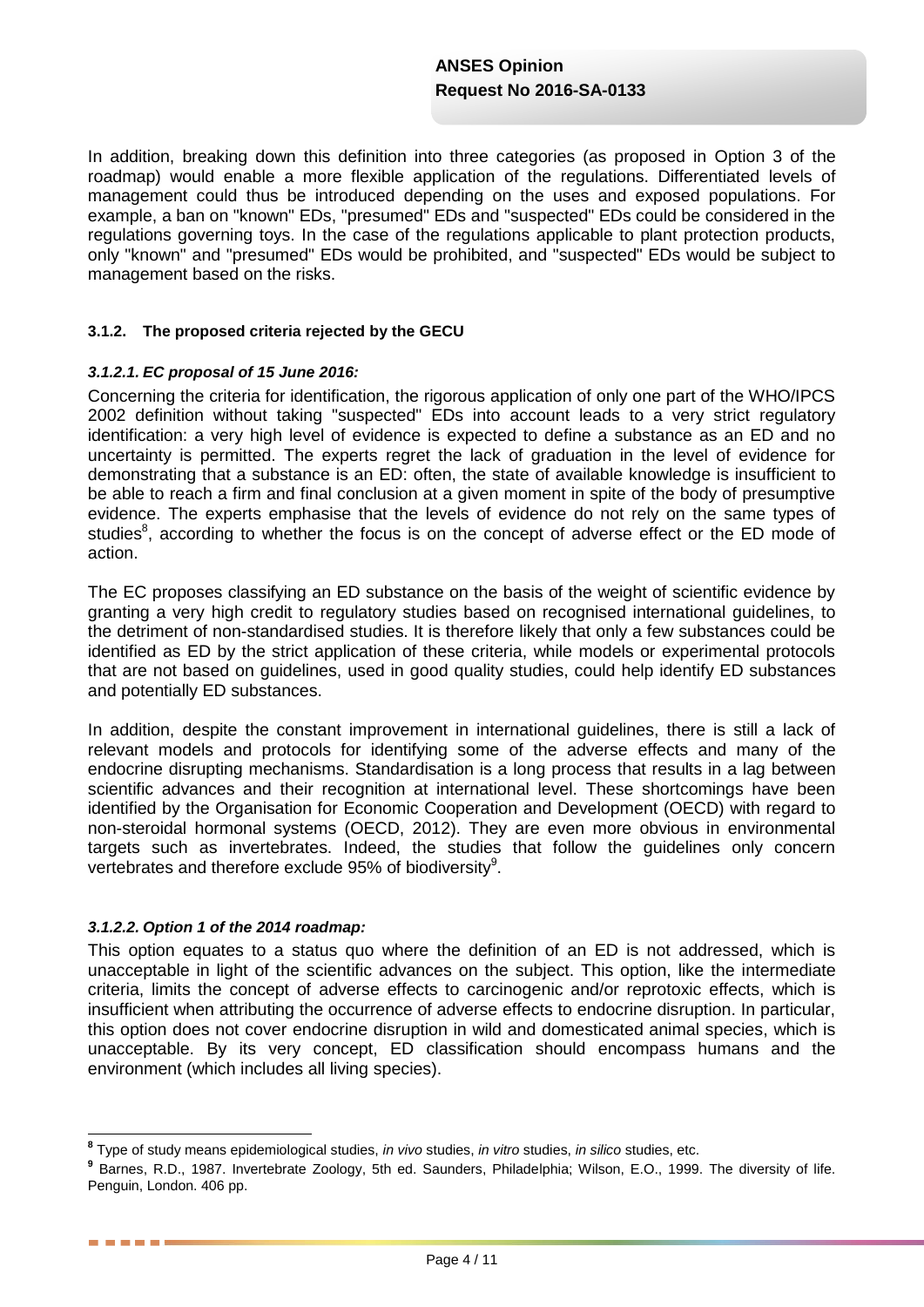### *3.1.2.3. Option 2 of the 2014 roadmap:*

Option 2 is the one used as the basis for the EC's proposal. Nevertheless, Option 2 of the 2014 roadmap differs from the current proposal in that it integrates "presumed" EDs in addition to "known" EDs in the same category. The experts have not selected this option because it is binary and overlooks the uncertainties and graduations in the level of knowledge on chemicals, especially with regard to their ED nature.

### *3.1.2.4. Option 4 of the 2014 roadmap:*

----

Option 4 is also excluded by the experts, who reject the principle of "potency", in agreement with ANSES's previous opinions. This concept, often related to the dose at which the effect appears (threshold effect), is complex and variable because it can also refer to the severity and/or amplitude of the effect.

In conclusion, the experts reject the EC's proposal relating to Options 1, 2 and 4 of the 2014 roadmap. Option 3 is the one that is recommended and discussed below by the experts.

### **3.1.3. The proposed criteria favoured by the GECU**

### *3.1.3.1. The benefits of classification into several categories*

Option 3 of the roadmap covers a number of key concepts on the identification of EDs that will be addressed in a specific section relating to the scientific issues (see section 4).

It mainly proposes distinguishing EDs into three categories ("known" EDs, "suspected" EDs or "endocrine active substances" that should be developed into "known", "presumed" or "suspected" EDs) and thus offers a better guarantee that all the data available on a substance at a given time are taken into account.

As with the current procedure for carcinogenic, mutagenic and reprotoxic (CMR) substances, a graduated approach would make it possible to more effectively take the uncertainties into account and facilitate the experts' judgment. In addition, this categorisation would allow tailored regulatory implementation. Different levels of management could thus be introduced according to the uses and exposed populations (for example, stricter regulations for toys, with a ban on "known", "presumed" and "suspected" EDs). Finally, as it is similar to the existing European classification system (see below), its application could be rapidly made operational.

### *3.1.3.2. Example of the classification system of Regulation (EC) No 1272/2008<sup>10</sup> known as the CLP Regulation*

As an example, a substance is classified as a human reproductive toxicant in Category 1 when it is proved that it has adverse effects on sexual function and fertility or on the development of human beings (1A), or if there are data from animal studies providing a strong presumption that the substance is likely to have an adverse effect on human reproduction (1B).

It is classified in Category 2 when the results of human or animal studies are not sufficiently convincing to justify a classification in Category 1, but show an adverse effect on sexual function and fertility or on development.

 $10$ **<sup>10</sup>** Regulation (EC) No 1272/2008 of the European Parliament and of the Council of 16 December 2008 on classification, labelling and packaging of substances and mixtures, amending and repealing Directives 67/548/EEC and 1999/45/EC, and amending Regulation (EC) No 1907/2006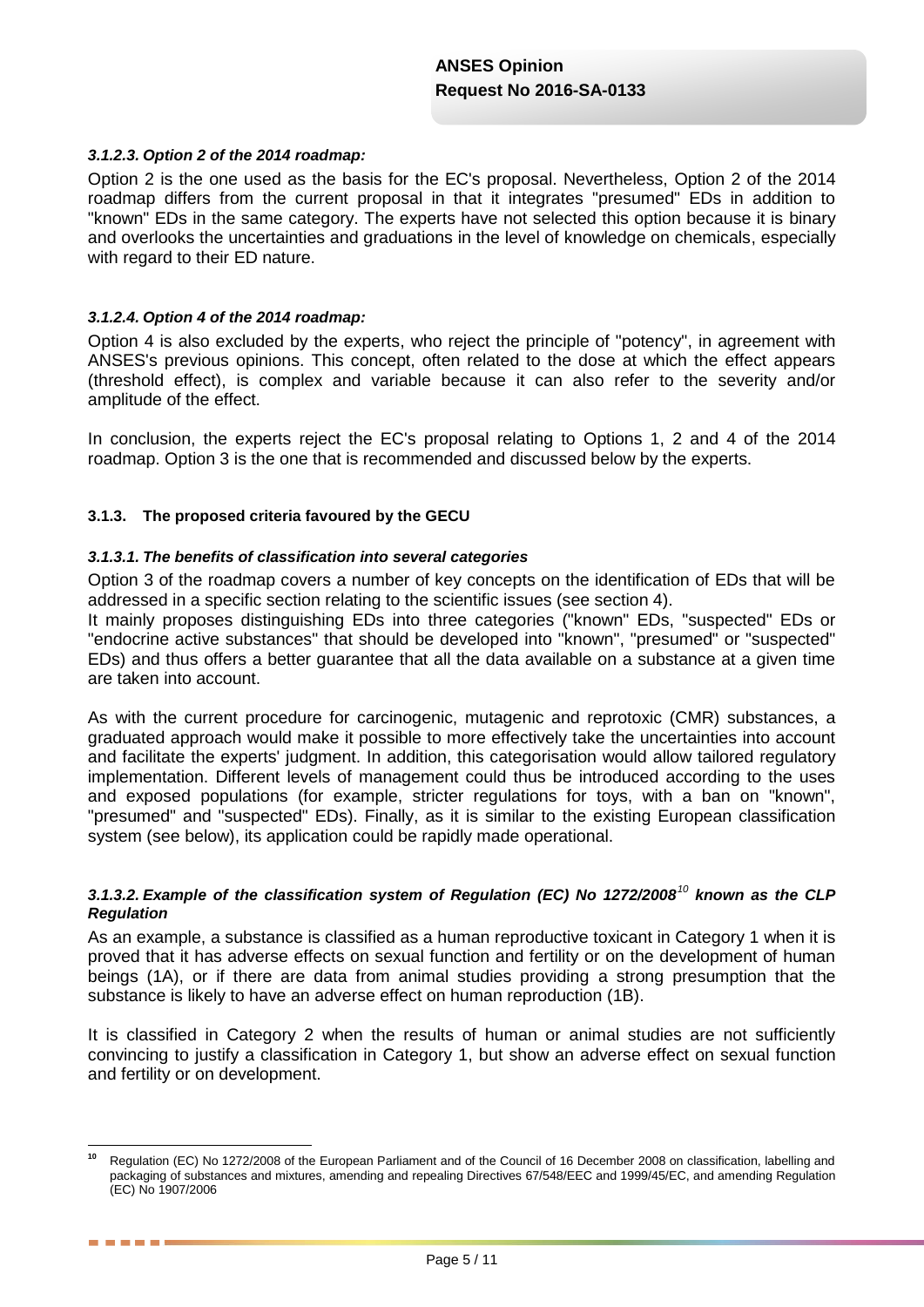The constant development of knowledge on the mode of action of substances justifies the establishment of several categories in order to be able to identify as early as possible a substance that may cause ED effects but with a level of evidence insufficient to classify it in Category 1.

### *3.1.3.3. Theoretical consequences of a CLP classification with only one category*

If the level of evidence requested in the EC's proposal for EDs (one single category) were applied to the existing classification system (CLP Regulation No 1272/2008), few substances would be classified (see Table 1). Indeed, the level of evidence called for corresponds to a classification in Category 1A.

**Table 1:** Number of harmonised CMR substances until the 7<sup>th</sup> Adaptation to Technical Progress (ATP) of the CLP Regulation

| Class<br>Category | C <sup>1</sup> | M <sup>2</sup> | $R^3$     |
|-------------------|----------------|----------------|-----------|
| $\overline{A}$    | 239 (22%)      |                | 22(8%)    |
| l 1B              | 669 (61%)      | 422 (76%)      | 139 (47%) |
| $\overline{2}$    | 183 (17%)      | 131 (24%)      | 132 (45%) |

1/ Carcinogenic: induces tumours and/or cancer.

2/ Mutagenic: increases the frequency of inherited mutations in populations of cells and/or organisms.

3/ Reprotoxic: induces adverse effects on sexual function and fertility in adult men and women, as well as adverse effects on the development of their descendants.

Carcinogens are identified when the tested substance induces tumours. Despite the simple criteria, only 22% of substances with a harmonised classification for this hazard class are in Category 1A (see Table 1). For the hazard classes that are more complex to identify (that lack studies for indisputably identifying this hazard), no chemicals are classified in Category 1A for mutagenic substances, while 422 are in Category 1B and 131 in Category 2, and there are only 8% in Category 1A for reprotoxic substances.

As a comparison, if the CMR classification were only based on a single category as proposed by the EC for EDs, there would be no classification for substances such as formaldehyde (Category 2 mutagenic and Category 1B carcinogenic), tetrachloroethylene (Category 2 carcinogenic) and trichloroethylene (Category 2 mutagenic and Category 1B carcinogenic), despite the current consensus about their carcinogenic properties. Similarly, it would not have been possible to adopt the R1B classification of BPA for its presumed human reprotoxic effects.

Based on the harmonised CMR classifications of the CLP Regulation, it therefore seems likely that the criteria proposed by the EC would make it difficult or impossible to identify EDs.

# **3.2. Implementation of the identification of EDs**

. . . .

The EC's choice aims to define the criteria for identifying EDs according to specific constraints of implementation of the regulations on biocides and plant protection products. The EC proposal therefore goes beyond the single issue of identifying EDs in general, since it is accompanied by management recommendations in sectoral regulations. The EC's current proposal thus mixes the definition of criteria for identifying an ED with implementation.

For example, although necessary for plant protection product and biocide uses, the concept of non-target organism introduces a *de facto* distinction in how EDs are dealt with between these two regulations and the other European regulations (REACh, cosmetics, etc.). In addition, for plant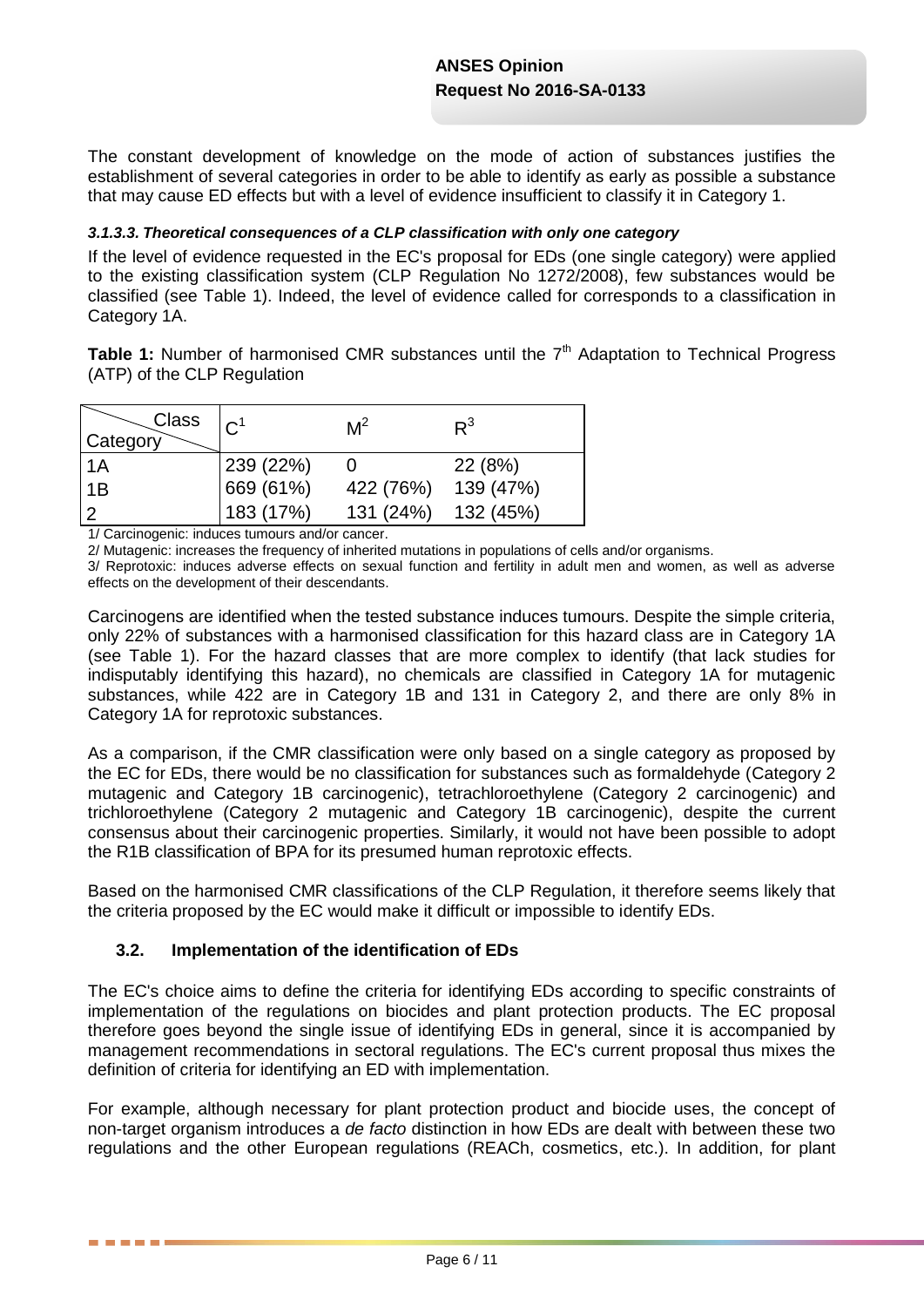protection and biocide uses of the same chemical substance, the non-target organisms may differ. Lastly, for chemicals covered by the REACh Regulation, all species can be regarded as non-target.

Thus, with regard to biocides and plant protection products, the experts propose making a distinction between:

- The identification of an ED independently of its use, i.e. by not taking into account the concept of target or non-target organism,
- The conditions for the approval of plant protection or biocidal active substances that are ED for target organisms defined in each of the ad-hoc regulations.

In addition, the experts advocate that classification be performed by a single European body, which could be ECHA, to avoid any risk of divergence of classification for a given substance. The conditions for the authorisation of substances shall be the responsibility of the bodies or committees laid down by the various regulations concerned, on a common hazard identification basis on which there is a consensus.

It would also be desirable to propose more precise and operational criteria for classifying EDs in connection with the tools already available, such as the OECD conceptual framework for testing and assessment of endocrine disruptors*<sup>11</sup>*. This level of detail could be addressed in a subsequent guidance document. Indeed, the EC's current proposal incorporates elements that relate more to a technical guide that can be updated according to scientific advances than to more binding texts such as regulations.

Thus the level of evidence expected (and currently mentioned in Definition (3)(a), (b) and (c) of Sections A and B of the Biocides Regulation or 3.(3)(a), (b) and (c) of the Regulation governing plant protection products, (EC) No 1107/2009<sup>12</sup>) rather warrants clarification in this technical guide.

The level of evidence required for identifying certain adverse effects is defined in the CLP Regulation and described in its technical guide. It is the level of evidence of the ED mode of action that should be clarified in a dedicated technical guide. This work has been initiated by the OECD for oestrogenic, steroidal, thyroid and androgenic effects.

# **3.3. Regulatory application of ED criteria**

. . . .

The EC proposes amending the Regulation relating to plant protection products to introduce the concept of "negligible risks of exposure" for the approval of certain substances. This concept of approval in the event of "negligible risk of exposure" introduces additional ambiguity (given that this "negligible risk of exposure" is described as a lack of exposure of humans). In addition, the concept of negligible risk to the environment is not defined in the EC's proposed text.

With regard to biocides, this concept is already addressed in the regulations in force.

The experts are not in favour, for an ED, of the regulatory framework taking into account the concept of exposure or risk, given that it is difficult in the current state of knowledge to define a threshold below which the exposure or risk could be qualified as "negligible". These difficulties are due to specificities related to the modes of action of EDs ; the windows of vulnerability of exposed

<sup>1</sup> **<sup>11</sup>** OECD [Conceptual Framework for Testing and Assessment of Endocrine Disrupters](http://www.oecd.org/env/ehs/testing/OECD%20Conceptual%20Framework%20for%20Testing%20and%20Assessment%20of%20Endocrine%20Disrupters%20for%20the%20public%20website.pdf) (GD 150, August 2012)

**<sup>12</sup>** Regulation (EC) no. 1107/2009 of the European Parliament and of the Council of 21 October 2009 concerning the placing of plant protection products on the market and repealing Council Directives 79/117/EEC and 91/414/EEC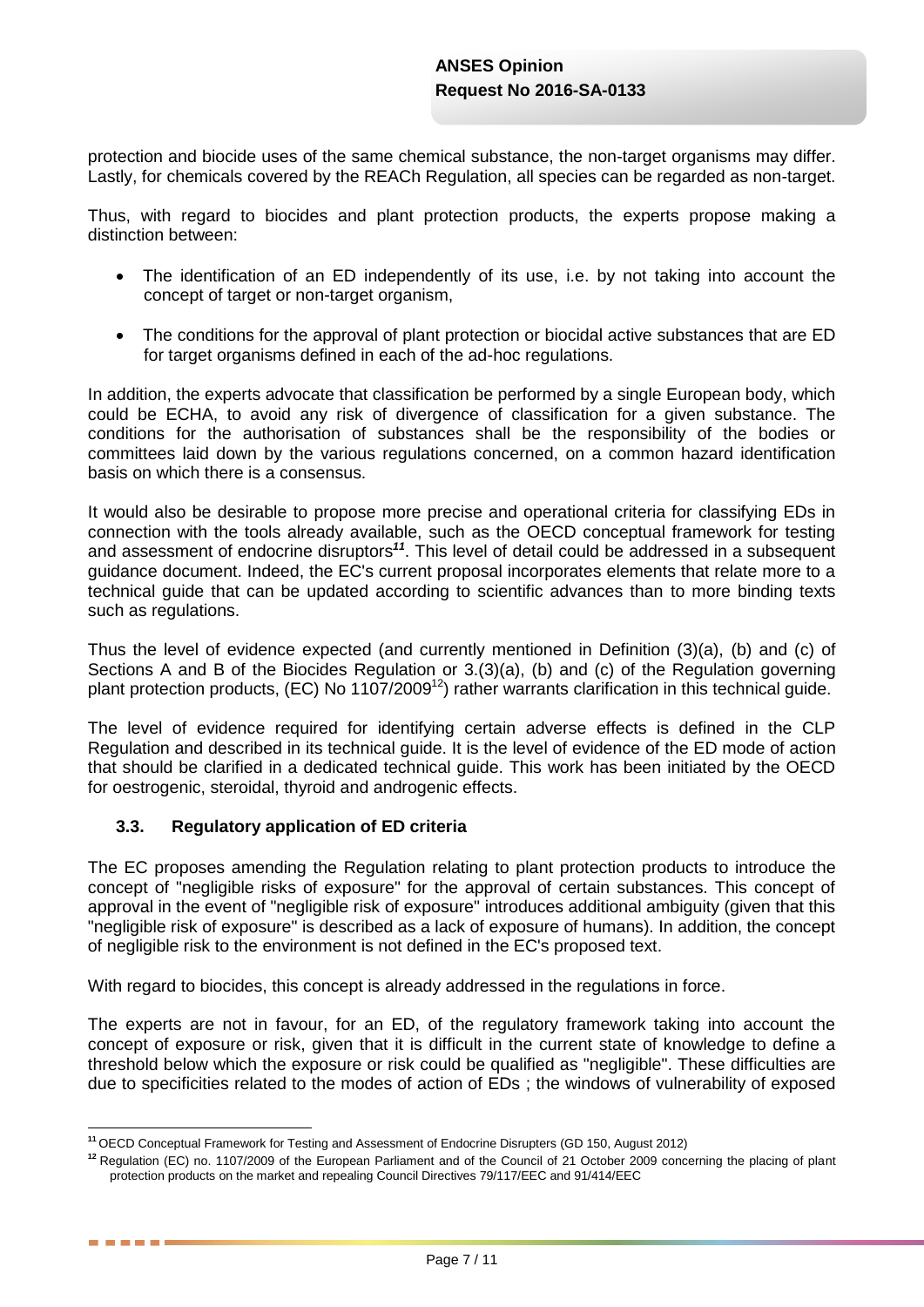populations (humans and other living species) and the possibility of non-monotonous doseresponse relationships.

On the other hand, the experts are in favour of extending the principle of a regulatory framework for EDs based on the hazard for uses other than those applicable to biocides and plant protection products (cosmetic products, chemicals, etc.). Concerning "suspected" EDs, a risk assessment could be conducted prior to authorisation for the substance concerned.

### **3.4. With regard to the distinction between an ED effect for humans and the environment**

The classification of an "endocrine disruptor" type substance is intended to cover humans and all other living species. It applies without distinction to human health and the environment, as was stressed in document C(2016)3751 and its annexes: "*Scientific criteria for the determination of endocrine disrupting properties of active substances, safeners and synergists, [*…*], which are to ensure a high level of protection of both human and animal health and the environment*."

The characterisation of the adverse effects of biocidal and plant protection products is described in the annexes of the aforementioned documents in two separate sections relating to humans and non-target species. This semantic separation seems inadequate with regard to the state of the art of scientific knowledge and the experts therefore recommend that substances ultimately be classified as ED irrespective of whether they are ED for humans or ED for the environment.

### **In conclusion, it is important to distinguish:**

- what relates to the identification, by a single body at European level, of an ED into different categories,
- what should be specified in a technical quide:
	- $\circ$  the level of evidence required for inclusion in each of the categories,
	- o the type of study that can be used to assess the level of evidence,
- what relates to the management of the use of the EDs according to the exposed populations and what should be described in the dedicated regulations according to the uses. This includes:
	- $\circ$  the authorised substance categories (this may differ according to the regulations).
	- o the target/non-target organisms.

### **4. RECOMMENDATIONS OF THE GECU**

. . . .

The experts furthermore recommend that the debate be continued on some of the aspects of definition and classification of EDs. These points are briefly mentioned below.

### **With regard to the delimitation of the hormonal system (concepts, definitions and consequences)**

Certain endocrine disruptor modes of action (particularly related to reproductive functions) have thus far received attention and been the subject of much research and development of test methods. Accordingly, all endocrine functions (such as those related to steroid, thyroid, parathyroid and pancreatic hormones, etc.) of potentially exposed organisms should be taken into account, including humans and the species found in the environment. In addition, the concerns raised by EDs exceed the framework of reproduction, and it is important to integrate the different adverse effects in the identification of EDs by developing the necessary study protocols to allow this.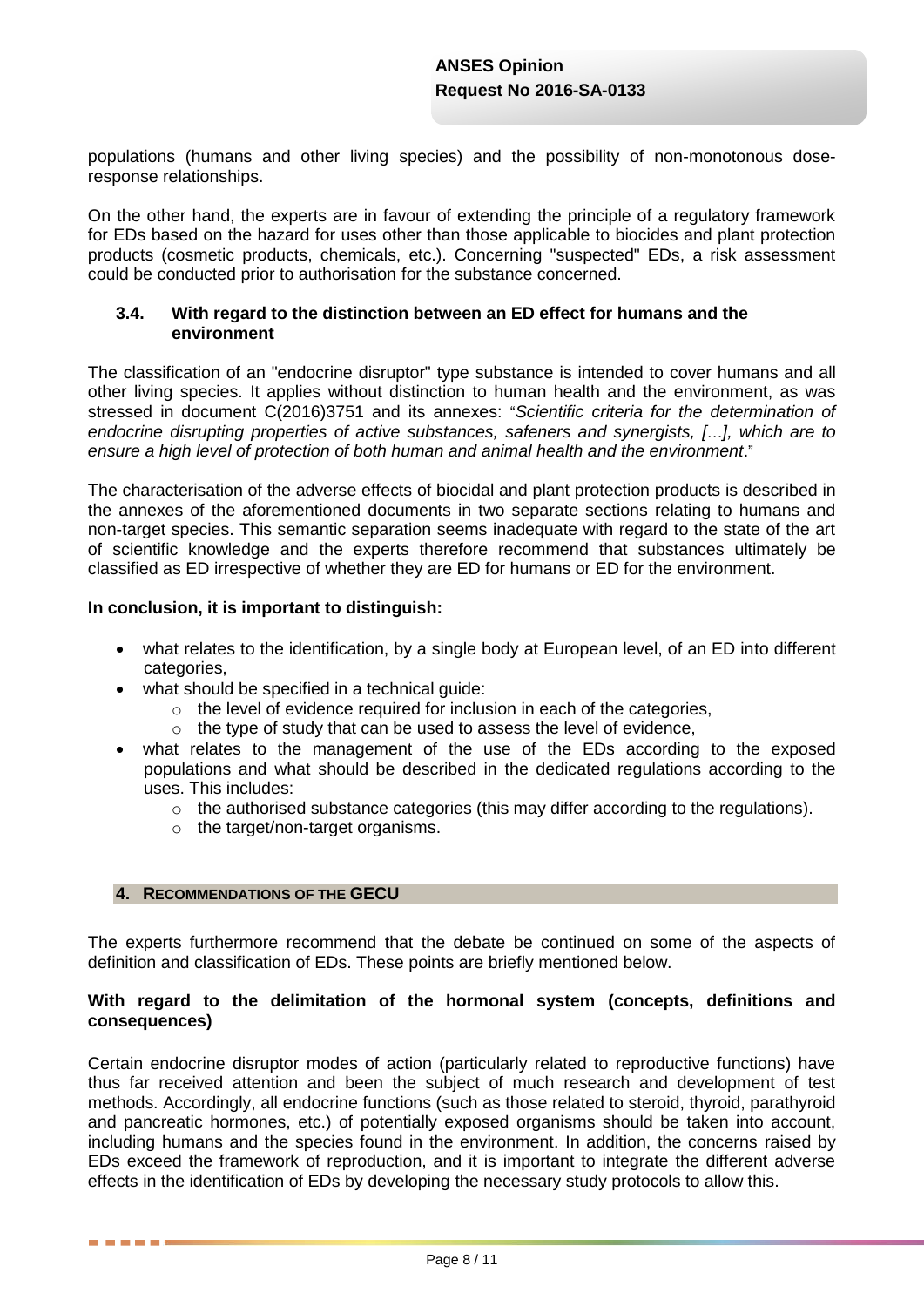Finally, it seems necessary to clarify what is behind the term "endocrine system". Indeed, while a strict definition is given in the OECD guidance document, for example, the state of the art shows that it is today difficult to distinguish paracrine/autocrine/intracrine effects from endocrine effects. Thus, the hormone (or the chemical messenger) is not necessarily conveyed by the blood. The cells of a given organ interact through chemical signals that diffuse in the interstitial lymph fluid within the organ. These chemical signals can be what are known as "hormones" or "factors".

### **With regard to primary effects** *versus* **secondary effects**

The experts agree that only the primary effects of endocrine disruption should be taken into account, and consider that when the observed adverse effect results from a non-ED mode of action, this should not be taken into consideration. However, in light of the tools available to identify the modes of action, the experts stress that it will be very difficult to demonstrate that an adverse effect is linked to a primary ED effect rather than being a secondary effect of a non-ED effect.

Nevertheless, the text of Option 3 should be simplified as follows: *"the experimental studies used to determine if a substance is an endocrine disruptor shall provide clear evidence that the endocrine-mediated adverse effects are not non-specific secondary consequences of other non-ED toxic effects*"*.*

In addition, a substance showing an ED effect, not secondary to a toxic effect but at higher doses than another sign of toxicity (irritation for example), should still be identified as an ED. Indeed, taking into account the toxicity at the lowest dose will not necessarily protect from the identified ED effect, as the latter may have a non-monotonous dose-response curve.

### **5. AGENCY CONCLUSIONS AND RECOMMENDATIONS**

 $\overline{1}$ 

. . . .

ANSES endorses the conclusions and recommendations presented above on which there was a consensus within the Expert Group (GECU), whose members also sit on the following ANSES expert groups: the CESs on PPP, Biocides, REACh, Substances, and the WG on EDs.

ANSES thus recommends retaining the ED definition and identification criteria of Option 3 previously proposed in the Commission roadmap<sup>13</sup>. It also proposes, as stated in the National Endocrine Disruptor Strategy (SNPE), distinguishing EDs into three categories: "known" EDs, "presumed" EDs and "suspected" EDs.

This option draws on the WHO/IPCS definition of an ED while at the same time reflecting the level of uncertainty, outside any specific regulatory context. The Agency also recommends the application of criteria integrating the level of evidence, considering that such a scheme would enable the application of a single classification, and management tailored to the different regulatory contexts according to the uses and populations.

ANSES insists on the need to distinguish the definition and identification of an ED (with no distinction for humans or the environment), which should be carried out by a single body at European level, from the conditions for the approval of these substances according to their use.

**<sup>13</sup>** [http://ec.europa.eu/smart-regulation/impact/planned\\_ia/docs/2014\\_env\\_009\\_endocrine\\_disruptors\\_en.pdf](http://ec.europa.eu/smart-regulation/impact/planned_ia/docs/2014_env_009_endocrine_disruptors_en.pdf)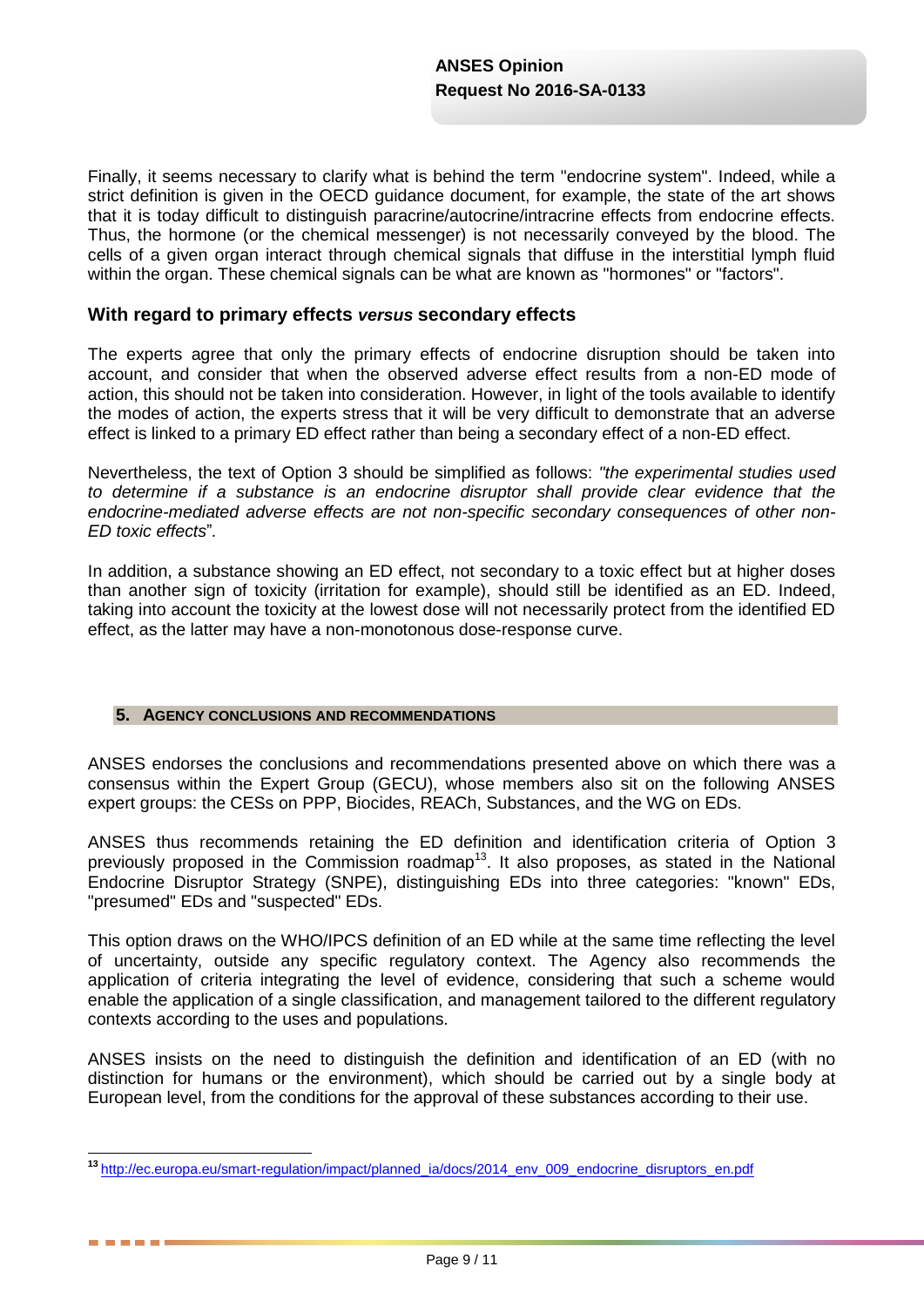Roger GENET

# **KEYWORDS**

. . . . . .

Endocrine disruptors, definition, criteria, classification, categories, target and non-target species, humans, environment.